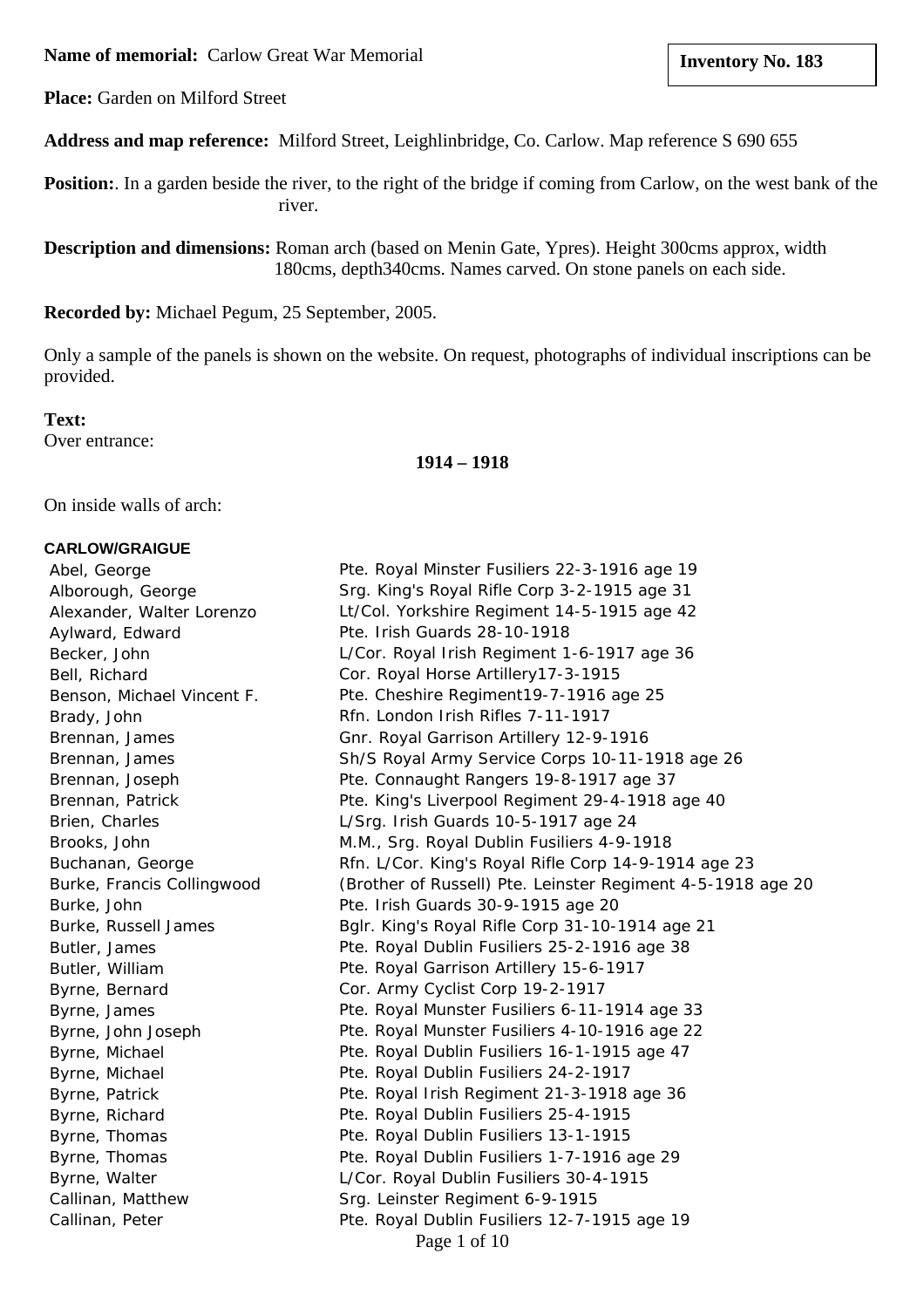Holland, James Pte. Royal Irish Fusiliers 22-4-1918 age 23

 Canavan, Hugh L/Cor Connaught Rangers 20-10-1918 Carey, Matthew Pte. Royal Inniskilling Fusiliers 9-8-1916 Carthy, Martin Pte. Leinster Regiment 12-5-1915 Casey, John Pte, Labour Corp 6-11-1918 Coleman, Samuel Pte. Royal Dublin Fusiliers 28-10-1916 Connor, William Joseph S. Lt. Canadian Field Artillery 5-7-1916 age 31 Conroy, Daniel Pte. Royal Dublin Fusiliers 29-4-1916 age 34 Conroy, Patrick (Brothers) Pte. Royal Dublin Fusiliers 21-7-1916 age 37 Crampton, Thomas Pte. Royal Irish Fusiliers 16-8-1917 age 21 Crombie, William D.C.M., RQMS Scottish Borderers 4-10-1917 age 29 Daly, Richard **Pte. Irish Guards 15-9-1916**  Delaney, James Pte. Highland Light Infantry 28-4-1917 Delaney, Michael A/L/Cor. Highland Light Infantry 15-9-1916 Delaney, Michael Srg. Sussex Regiment 30-10-1914 age 25 Dempsey, James Rfn. London Regiment, Post Office Rifles 30-10-1917 Donohue, John Pte. Royal Irish Regiment 14-7-1916 Donohue, Patrick Gnr. Royal Garrisin Artillery 20-9-1915 Donohue, Patrick Srg. Connaught Rangers 10-10-1918 age 38 Dowley, Patrick **Pte. King's Liverpool Regiment 20-11-1917**  Doyle, James Cor. London Regiment, F.B(R.), 6-5-1917 age 27 Doyle, John Pte. Royal Irish Regiment 27-9-1918 Doyle, Michael Pte. Royal Dublin Fusiliers 29-3-1918 age 20 Dryden, Robert H. L/Cor. Royal Dublin Fusiliers 244-4-1918 age 22 Dunne, Joseph Rfn. Rifle Brigade 4-4-1917 Dunne, Michael **Pte. Royal Dublin Fusiliers 29-3-1918** age 28 Dwyer, Edward **Pte. Irish Guards 20-11-1916** Farrell, Edward **Pte. Royal Irish Regiment 8-9-1914**  Fenlon, Matthew Drm. Royal Inniskilling Fusiliers 1-2-1917 age 18 Ffrench, John Gnr. Royal Field Artillery 28-8-1917 Field, John William Cpl. Royal Irish Rifles 21-11-1915 Finn, Peter **Pte. Royal Dublin Fusiliers 6-7-1915**  Fishbourne, Charles Edward (T) Lt.Col. Northumberland Fusiliers 6-10-1916 age 47 Fitzpatrick, James Pte. Royal Army Medical Corp 21-8-1917 age 39 Fitzpatrick, Patrick **Prosedial Pre. Household Cavalry , Cavalry of the line. 22-6-1917 age 34**  Fleet, Albert George D.C.M., Srg. Royal Engineers 6-6-1919 age 30 Fleming, Thomas Pte. Royal Irish Regiment 7-5-1915 age 24 Francis, Michael Srg. London Regiment 17-10-1915 Gaffney, Patrick **Pte. London Regiment 18-7-1920** Geoghegan, Martin **Pte. Royal Dublin Fusiliers 27-8-1914** age 33 Gibson, Edward Spr. Royal Engineers 1-7-1917 age 37 Glynn, John Cor. Leinster Regiment 22-8-1916 age 24 Golding, James Pte. Leinster Regiment 15-3-1916 Goodbody, John **Pte. Royal Munster Fusiliers21-8-1915** age 46 Hamilton, James Pte. Irish Guards 6-10-1915 age 22 Haughney, Charles **Pte. Royal Inniskilling Fusiliers 31-7-1918** age 20 Haughney, Patrick **Pre. Irish Guards 10-10-1917** age 36 Haydon, Daniel Drm. Royal Dublin Fusiliers 11-9-1915 Haydon, Patrick **Pre. Royal Dublin Fusiliers 9-5-1915**  Hayes, Henry Gnr. Royal Field Artillery 25-4-1915 age 25 Henley, Joseph L/Cor. Royal Irish Rangers (Regimenr) 15-3-1915 Hennessey, James **Pte. Royal Dublin Fusiliers 23-12-1914**  Hill, John Stuart Pte. Dorsetshire Regiment 14-6-1918 Hoare, Joseph Pte. Irish Guards 5-12-1917 Hodges, Alfred L/Srg. Leinster Regiment 10-8-1915 Holden, James **Pte. Royal Inniskilling Fusiliers 16-8-1917**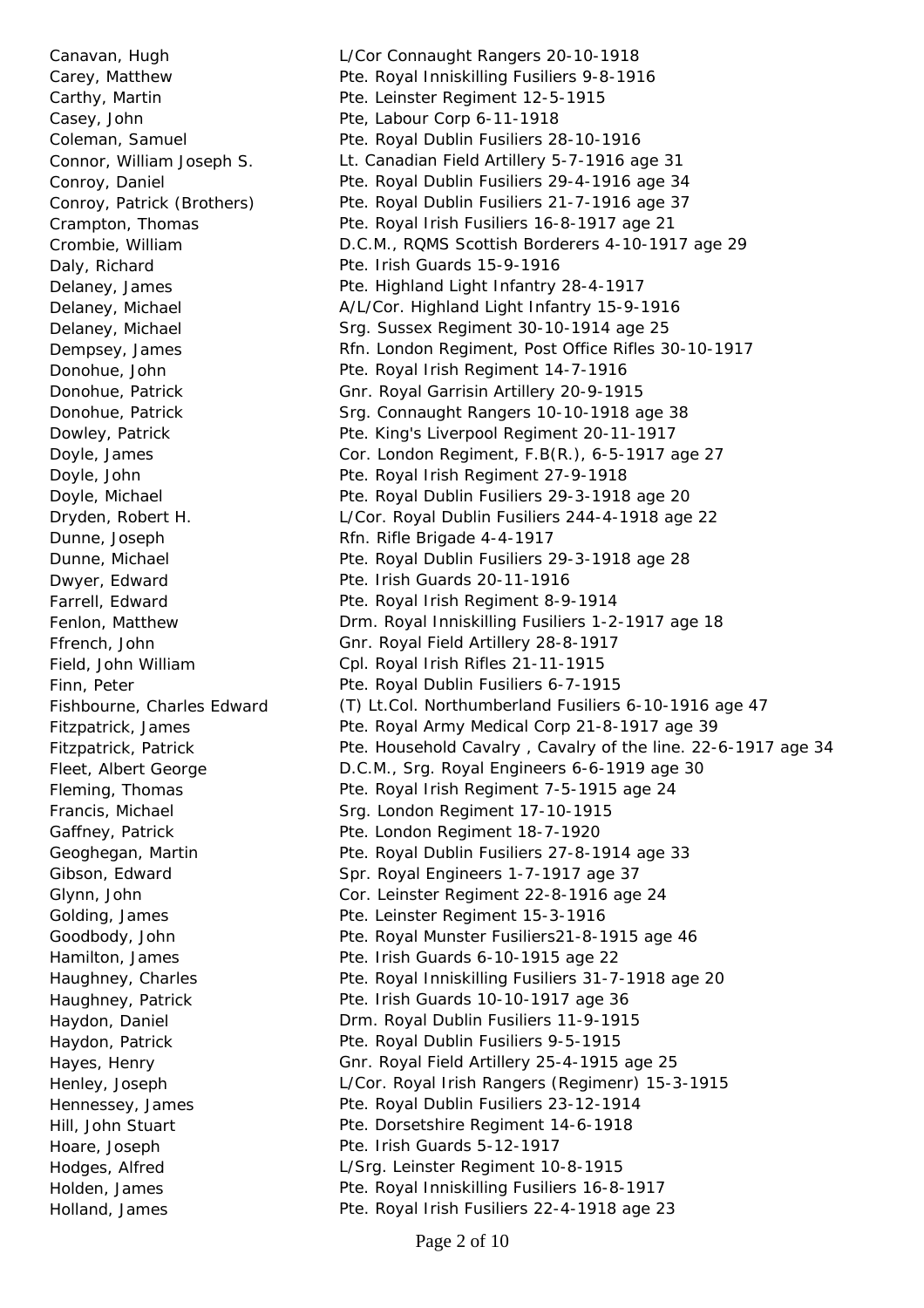Howe, John George **East Convention Conventsion** Drv. Royal Field Artillery 24-10-1918 Hutchinson, Martin Pte. Irish Guards 13-9-1916 age 35 Kealy, Peter **Bdr. Royal Field Artillery 2-4-1917** Keefe, James **Pte. Machine Gun Corp 26-3-1918** Keegan, Michael **Pte. Leinster Regiment 22-7-1918** Kenny, Michael Joseph Pte. Irish Guards 29-6-1916 age 22 Kenny, Patrick Pte. Connaught Rangers 8-10-1917 Kiernan, Michael Cor. Royal Dublin Fusiliers 24-5-1915 Lawless, William Spr. Royal Engineers 21-9-1918 Lawlor, Michael Pte. Royal Dublin Fusiliers 15-8-1915 Lennon, John Pte. Connaught Rangers 14-9-1914 McDonald, William Pte. Royal Irish Rifles 15-7-1916 McGee, Adam **Pte. Royal Dublin Fusiliers 9-5-1915** McGowan, Edward **Pte. Connaught Rangers 17-7-1915** Molloy, James **Pte. Leinster Regiment 3-9-1916** Moran, Patrick **Pre. Royal Dublin Fusiliers 3-4-1918** Mullery, Patrick Srg. Labour Corp 20-11-1917 Murphy, John Pte. Leinster Regiment 11-8-1915 Nicholls, William Thomas Pte. Royal Dublin Fusiliers 11-8-1918 Nolan, Christopher **Pte. Royal Dublin Fusiliers 24-4-1917** 

Hopkins, Robert Sdr/Cpl. House Cavalry and Cavalry of the line 17-11-1914 age 27 Irwin, Thomas Croix de Guerre. Pte. Royal Dublin Fusiliers 23-6-1916 James, Edward C/Srg. Royal Dublin Fusiliers 18-2-1915 Jevers, Edwin Pte. Northumberland Fusiliers 26-10-1917 Joyce, Edward L/Cor. King's Liverpool Regiment 1-7-1916 Keefe, Richard\* The Rfn. London Regiment, Post Office Rifles 20-9-1917 Keegan, Peter **Rfn. London Regiment, Post Office Rifles 29-5-1916** Kelly, Denis **Pre. Royal Army Service Corp 11-1-1916 age 36** Kelly, Patrick **Pte. Royal Dublin Fusiliers 1-7-1916** age 43 Keppel, John Mercier **Pte. Royal Dublin Fusiliers 26-3-1918** age 41 Maher, John **Pte. Royal Dublin Fusiliers 20-3-1916** age 21 Maher, Michael L/Cor. Royal Dublin Fusiliers 16-8-1917 age 26 McAssey, Michael **Pre. Devonshire Regiment 7-5-1917** age 30 McCudden, James Thomas Byford V.C., D.S.O. & Bar, M.C. and Bar, M.M., Croix de Guerre (France) Maj. Royal Air Force 9-7-1918 age 23 McCudden, John Anthony 2 Lt., Royal Flying Corp 18-3-1918 age 20 McCudden, William Srg. Royal Flying Corp 2-5-1915 age 24 3 sons of William & Amelia McCudden. Father was born in Carlow, McKenna, Edward Pte. Royal Irish Fusiliers14-4-1918 age 24 McKenna, James (Brothers) Pte. Leinster Regiment 10-11-1914 age 21 McMahon, Augusta Mary Mech/Drv. Army Service Corp 28-10-1918 McNally, Thomas Pte. Royal Dublin Fusiliers 28-4-1915 age 21 Mercer, Samuel Alexander L/Cor. Royal Engineers 22-5-1918 age 29 Mills, Martin Pte. Leinster Regiment 12-5-1915 age 23 Monks, William Pte. Royal Dublin Fusiliers 30-8-1917 age 37 Moore, Thomas **Pte. Royal Dublin Fusiliers 4-10-1917** age 22 Moran, John **Pte. Royal Irish Regiment 18-7-1918** age 18 Mulhall, Patrick Pte. Royal Dublin Fusiliers 14-1-1917 age 23 Mulhall, Thomas Pte. Leinster Regiment19-1-1918 age 45 Murphy, Joseph **Pte. Royal Dublin Fusiliers 5-8-1917** age 23 Murphy, Michael Rfn. Royal Irish Rifles 11-6-1916 age 42 Murphy, William Pte. Royal Dublin Fusiliers 22-5-1916 age 36 Neale, William Albert A/Cor. Wiltshire Regiment 21-3-1918 age 23 Neill, Thomas Gnr. Royal Garrison Artillery 13-5-1917 age 39 Nolan, Laurence Pte. Royal Inniskilling fusiliers 31-12-1916 Nolan, Michael **Pte. Highland Light Infantry 1-7-1916**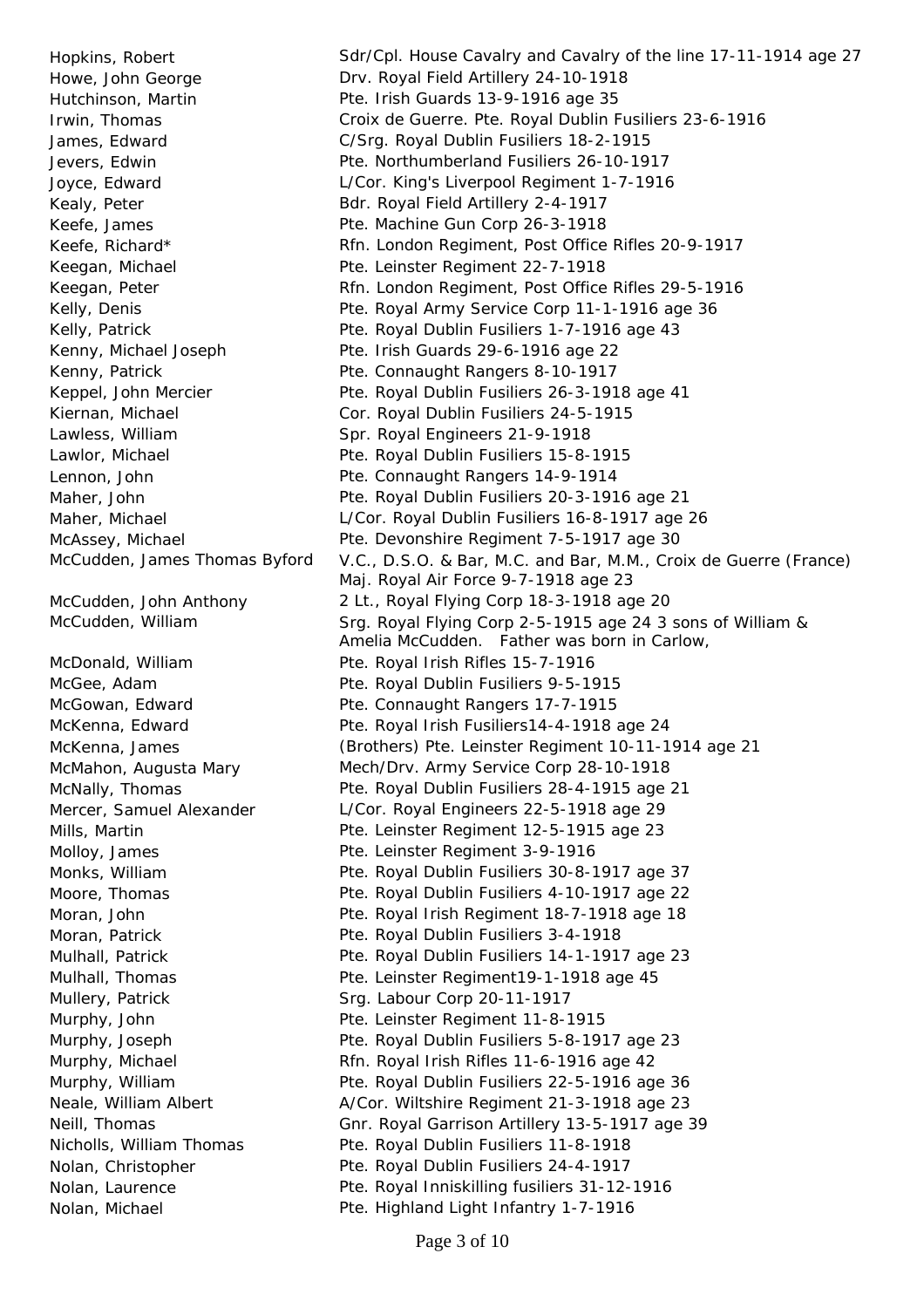O'Farrell, Patrick Pte. Irish Guards 16-1-1918 Parr, Francis Pte. Irish Guards 6-11-1914 Walsh, William Pte. Irish Guards 15-9-1916

## **TULLOW**

Nolan, Peter **Pre. Royal Irish Rifles 24-4-1915** O'Brien, Thomas Pte. Leinster Regiment 28-5-1915 O'Donnell, Thomas Pte. Leinster Regiment 26-10-1917 O'Leary, Edward Pte. Royal Dublin Fusiliers 29-11-1917 age 41 O'Meara, Matthew Pte. Australian Infantry Force 15-10-1917 age 41 O'Neill, Peter Drv. Royal Army Medical Corp 6-1-1918 age 38 O'Reilly, Michael J. L/Bdr. Royal Garrison Artillery 15-8-1918 age 41 O'Rourke, William Pte. Royal Dublin Fusiliers 1-3-1917 Parr, Denis **Edge Edge Edge State State State State State State State State State State State State State State** Parr, Patrick **Parrell Parrell Public Pte. Royal Dublin Fusiliers 9-9-1916 age 32** Pender, Andrew J. Pte. Irish Guards 31-7-1917 age 35 Phelan, Edward **Rfn. Rifle Brigade 28-3-1915** age 25 Phelan, James Pte. Royal Dublin Fusiliers 11-5-1915 age 21 Ralph, Michael Pte. Irish Guards25-10-1914 age 21 Roberts, Hedley Vicars L/Cor. Norfolk Regiment 24-10-1918 age 45 Roberts, John **Pte. Royal Dublin Fusiliers 14-9-1916** age 24 Russell, Charles Robert Srg. Royal Field Artillery 23-11-1918 age 29 Ryan, John Pte. Northumberland Fusiliers 14-4-1918 age 26 Ryan, Joseph Pte. Irish Guards16-4-1915 age 25 Salter, Francis Cor. Royal Irish Regiment 10-11-1916 Scully, Thomas Gnr. Royal Field Artillery 16-8-1918 age 30 Seery, Martin **Pte. Royal Irish Regiment 15-9-1914** Shaw, John Pte. Leinster Regiment 15-3-1915 Shaw, Lawrence Pte. Leinster Regiment 12-5-1915 Shea, Michael Srg. Royal Scots Lothian Regiment 21-3-1917 age 27 Shiell, Edward **Philopher Pte. Royal Dublin Fusiliers 3-7-1918** age 29 Slater, Thomas Srg. Royal Field Artillery 9-4-1918 Storrar, Andrew Wynne 2/Lt. Royal Dublin Fusiliers 16-8-1917 age 35 Sunderland, Thomas Pte. Royal Irish Regiment 20-9-1918 age 25 Thomas, Aubrey Jocelyn N. Cpt. Lancashire Fusiliers 1-5-1915 age 29 Tierney, Martin Pte. Leinster Regiment 20-5-1916 Timmins, James Pte. Leinster Regiment 31-7-1917 Townsend, Michael **Pte. Royal Irish Regiment 20-11-1917** age 22 Venables, Alfred C. Pte. Royal Irish Regiment 21-3-1918 Walker, Thomas **A/Srg. Royal Dublin Fusiliers 12-7-1915** age 21 Walsh, Michael Gnr.,Royal Garrison Artillery 22-11-1917 age 44 Walsh, Patrick Malachy **Pte. Royal Munster Fusiliers 16-9-1916** Waters, James **Pte. South Lancashire Regiment 31-10-1918** age 24 Whelan, Richard **Pre. Irish Guards 12-9-1917** age 20 Whelan, Thomas **Pte. Royal Dublin Fusiliers 24-10-1914** Whittaker, Benjamin **Pte. Lancashire Regiment 8-5-1915** age 37

- Wilson, Humphrey Worthington**<sup>1</sup>** Lt. T/Cpt. Yorkshire Regiment 4-10-1915
- Berry, Thomas **Pte. Royal Irish Regiment 19-10-1914** age 39 Bolger, James Pte. Durham Light Infantry 12-9-1918 age 20 Bolger, Thomas Pte. Leinster Regiment 18-5-1915 age 18 Breen, Joseph Pte. Royal Irish Regiment 24-5-1915 age 18 Brestlaun, Owen Pte. Royal Dublin Fusiliers 29-6-1915 age 28 Byrne, Edward L/Cor. Royal Dublin Fusiliers 28-8-1918 age 19 Byrne, James **Pte. Royal Irish Fusiliers 26-4-1916** age 37 Byrne, Patrick **Publish Pte. Royal Dublin Fusiliers 1-3-1917** Byrne, Patrick **Pre. Royal Dublin Fusiliers 1-7-1916** age 39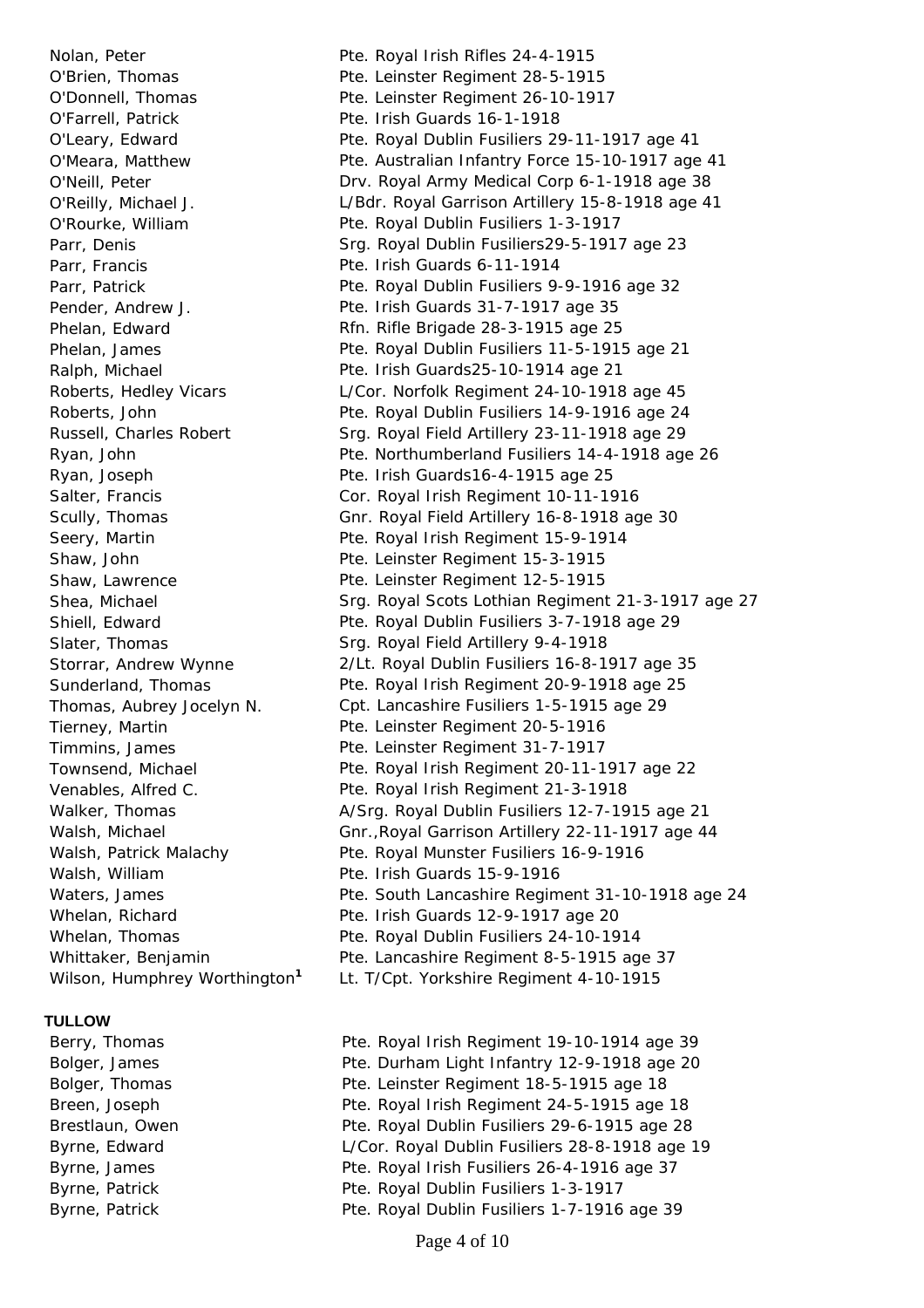Byrne, Patrick **Pte. Royal Dublin Fusiliers 26-4-1915** age 34 Byrne, Thomas **Pte. Royal Dublin Fusiliers 30-11-1917**  Byrne, William Pte. Royal Irish Regiment 1-4-1919 age 53 Canavan, William Pte. Royal Dublin Fusiliers 28-8-1914 age 26 Condon, John Pte. Irish Guards 13-9-1917 Conroy, James Pte. Royal Dublin Fusiliers 16-10-1916 Corcoran, Thomas Pte. Royal Dublin Fusiliers 14-3-1919 Corrigan, Albert Victor E. L/Cor. Canadian Infantry 27-3-1917 age 25 Cosgrave, John Cor. Royal Dublin Fusiliers 7-11-1914 age 49 Cullen, John Pte. Irish Guards 27-11-1917 Dignam, George. Pte. Royal Munster Fusiliers 31-7-1917 Dowling, Michael John Pte. Irish Guards 10-12-1917 age 31 Finn, John Pte. Royal Irish Regiment 12-12-1914 age 19 Greene, Michael Pte. Royal Dublin Fusiliers 21-3-1918 age 43 Jordan, Edward Cor. Rifle Brigade 22-2-1917 age 27 Kehoe, James **Pte. Royal Dublin Fusiliers 16-8-1915** Kelly, James **Pte. Royal Dublin Fusiliers 1-3-1917** age 21 Kelly, John **Pte. Connaught Rangers 3-9-1916 age 19** Lyons, Patrick **Pte. Royal Dublin Fusiliers 8-8-1917** Mahon, William **Pte. Leinster Regiment 12-8-1915** age 18 McCullough, John Cor. Royal Dublin Fusiliers 4-10-1917 McDonald, James Gnr. Royal Field Artillery 19-4-1916 age 18 Mitchell, Robert Herbert J. Cor. Royal Irish Regiment 30-11-1917 age 23 Murphy, John Pte. Royal Dublin Fusiliers 25-9-1915 age 20 Murphy, William Joseph Cpt. Royal Dublin Fusiliers 9-9-1916 age 36 Neill, William Pte. Royal Munster Fusiliers 21-3-1918 age 33 Nicholson, William Pte. Royal Dublin Fusiliers 11-4-1918 Nolan, James Pte. Royal Dublin Fusiliers 4-10-1917 age 19 Nolan, Patrick Pte. Royal Dublin Fusiliers 7-3-1917 age 21 Nolan, Patrick Brother of Thomas. Pte. Royal Dublin Fusiliers 26-12-1916 age 29 Nolan, Stephen Pte. Leinster Regiment 14-2-1915 Nolan, Thomas Pte. Royal Dublin Fusiliers 23-3-1918 age 33 O'Donnell, Thomas Henry Pte. Australian Infantry Force 28-9-1917 age 27 O'Neill, Thomas Pte. Royal Dublin Fusiliers 1-3-1917 Purcell, William Purcell, William Pte. Leinster Regiment 19-7-1915 Quinn, Patrick Pte. Royal Inniskilling Fusiliers 6-9-1916 Reddy, Patrick Gnr. Royal Garrison Artillery 27-7-1916 age 33 Roche, Joseph Pte. Connaught Rangers 27-9-1915 Rooney, Patrick **Pre. Royal Dublin Fusiliers 8-6-1917** age 24 Ryan, John Pte. Labour Corp 9-5-1918 Ryan, Patrick **Pte. Royal Dublin Fusiliers 4-6-1916** Sallinger, Joseph Pte. Royal Dublin Fusiliers 24-5-1915 age 35 Scully, Lawrence A/Bdr. Royal Field Artillery 10-10-1916 Swaine, Lawrence **Pte. Leinster Regiment 15-3-1915** Teehan, Christopher **Pte. Royal Dublin Fusiliers 7-5-1917** Thompson, Simon Rfn. Royal Irish Rifles 9-7-1916 Toole, James **Pte. Leinster Regiment 6-5-1915** Wall, Edward **Sripers** Srg. Royal Dublin Fusiliers 9-9-1916 Whelan, Michael **Rfn. London Regiment, Post Office Rifles 15-9-1916** Whelan, Nicholas **Pte. Irish Guards 19-12-1916** age 25 Whelan, Thomas **L/Cor. Royal Dublin Fusiliers 27-4-1916** age 40 Willoughby, Charles **Pte. Household Cavalry and Cavalry of the line 20-6-1917 age 22** 

Worley, James **Pte. Royal Dublin Fusiliers 29-5-1917** age 28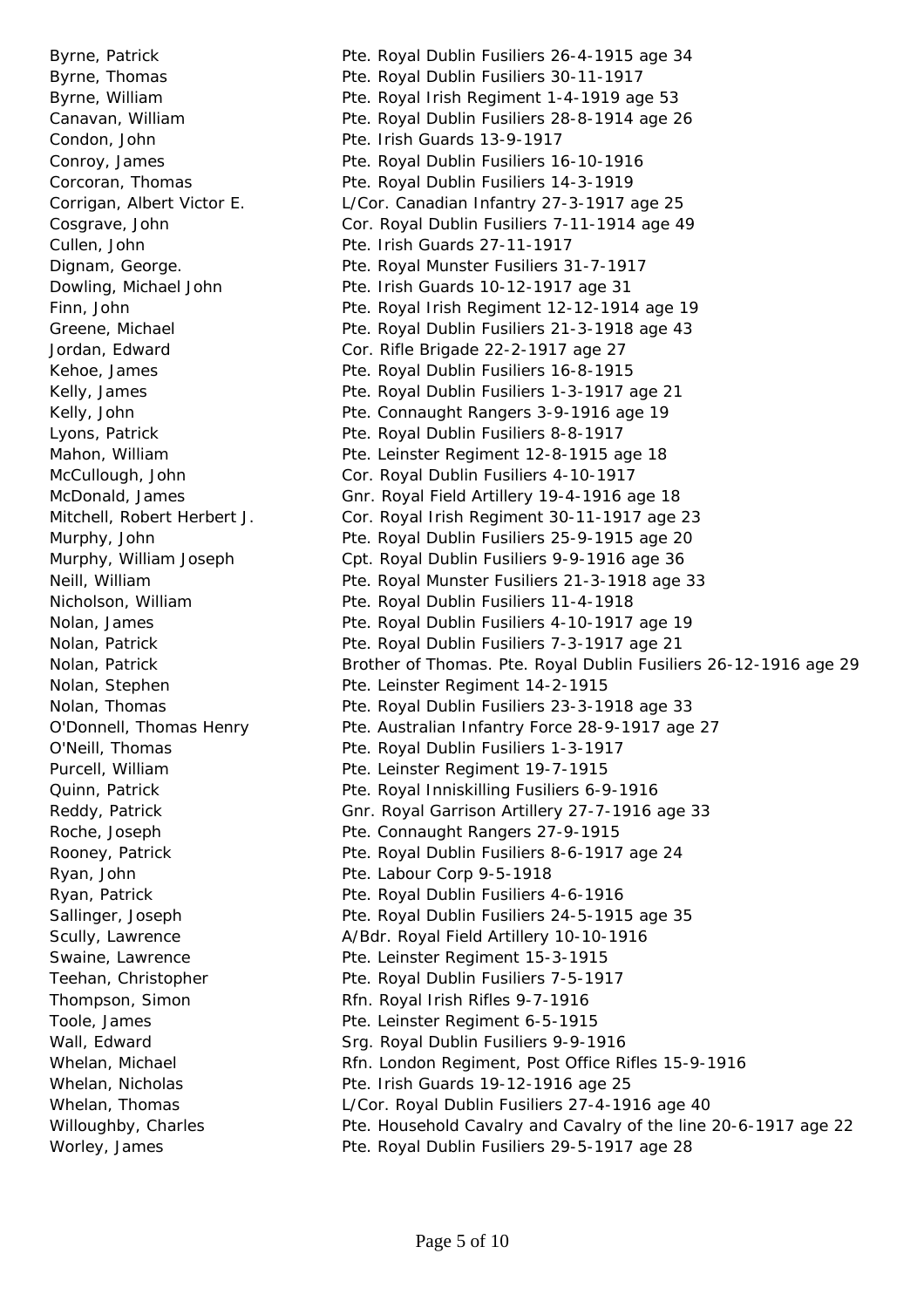# **BORRIS/BALLYELLIN**

## **HACKETTSTOWN**

## **CLONEGAL/KILDAVIN**

## **CLONMORE**

- Alexander, David Gibson Pte. Australian Infantry Force 15/8/1915 age 24 Asple, Michael Pte. Royal Inniskilling Fusiliers15-3-1917 age 21 Barron, William Gnr. Royal Garrison Artillery 17-7-1917 age 24 Bolger, Patrick **Pre. Royal Dublin Fusiliers.** 25-4-1915 age 22 Brophy, James Pte. Royal Dublin Fusiliers 30-7-1915 age 22 Cantlon, William Robert Gnr. Royal Garrison Artillery 23-12-1917 age 33 Culleton, Thomas Pte. Leinster Regiment 15-3-1916 age 23 Doyle, John Pte. Royal Irish Regiment 23-12-1916 Flood, Myles **Pte. Royal Dublin Fusiliers 9-9-1916 age30** Flood, Patrick **Pte. Royal Dublin Fusiliers 15-10-1016** Griffith, George **Pte. Irish Guards 1-11-1914** age 19 Murphy, Daniel **Pre. Royal Dublin Fusiliers 5-11-1915 age 23**  Murphy, John Cor. Royal Dublin Fusiliers 23-10-1916 age 19 Murphy, Patrick **P(A/L/Cor) Royal Irish Regiment 13-8-1917** Murphy, Thomas Gnr. Royal Garrison Artillery 14-7-1918 age 30 Noblett, Edward William Pte. Cheshire Regiment 14-4-1918 age 27 Sullivan, John L/Cor. Royal Dublin Fusiliers 3-6-1918 age 22
- Burns, Thomas **Pte., Royal Army Service Corp 12-4-1918** Byrne, Cornelius **Pte. Royal Dublin Fusiliers 17-10-1918** Byrne, Simon **Pte. Royal Irish Fusiliers 30-10-1917** age 45 Dalton, Michael **Pte. Royal Dublin Fusiliers 27-8-1914** age 35 Dalton, Peter **Pre. Irish Guards 15-11-1914** age 21 Dooley, James Cor. Royal Engineers 8-5-1916 Doyle, Thomas **Pte. Irish Guards 8-10-1915** age 26 Griffin, Peter Samuel L/Cor.Royal Inniskilling Fusiliers 7-5-1918 age 29 Jones, Richard Arthur Pte. Canadian Infantry 2-5-1915 age 20 Jones, Richard Cor. Royal Horse Artillery 8-3-1916 age 29 Lawrence, William Pte. Royal Dublin Fusiliers 27-4-1916 age 28 Lennon, Murtagh A/Srg/Maj. Royal Dublin Fusiliers 25-9-1915 Reilly, Michael **Reilly**, Michael Reilly, Michael Reilly, Michael Shannon, Edward **Pte. Royal Dublin Fusiliers 28-3-1918** age 27 Willoughby, Samuel Pte. Royal Dublin Fusiliers 27-8-1914 age 27
- Barnes, John Spr. Royal Engineers 16-8-1917 age 42 Canavan, Matthew Pte., Royal Irish Regiment 19-10-1914 Clarke, William John Pte. Royal Dublin Fusiliers 25-5-1915 age 23 Coburn, Notley Srg. Leinster Regiment 11-11-1916 Frizell, Richard Alexander Cpt. Royal Munster Fusiliers 10-11-1917 Kempston, Robert James Lt. Royal Dublin Fusiliers 24-5-1915 McCombe, Albert L/Cor. Canadian Infantry 15-9-1916 Murphy, Myles Joseph Pte. Irish Guards 23-10-1915 age 28 Norris, Thomas **Pte. Irish Guards 6-11-1914** age 23 Redmond, James **Pte. Canadian Infantry 1-10-1918** age 32

Bailey, Patrick **Example 20** L/Cor. Royal Dublin Fusiliers 22-5-1915 age 19 Byrne, James **Pte. Royal Munster Fusiliers 9-9-1916.**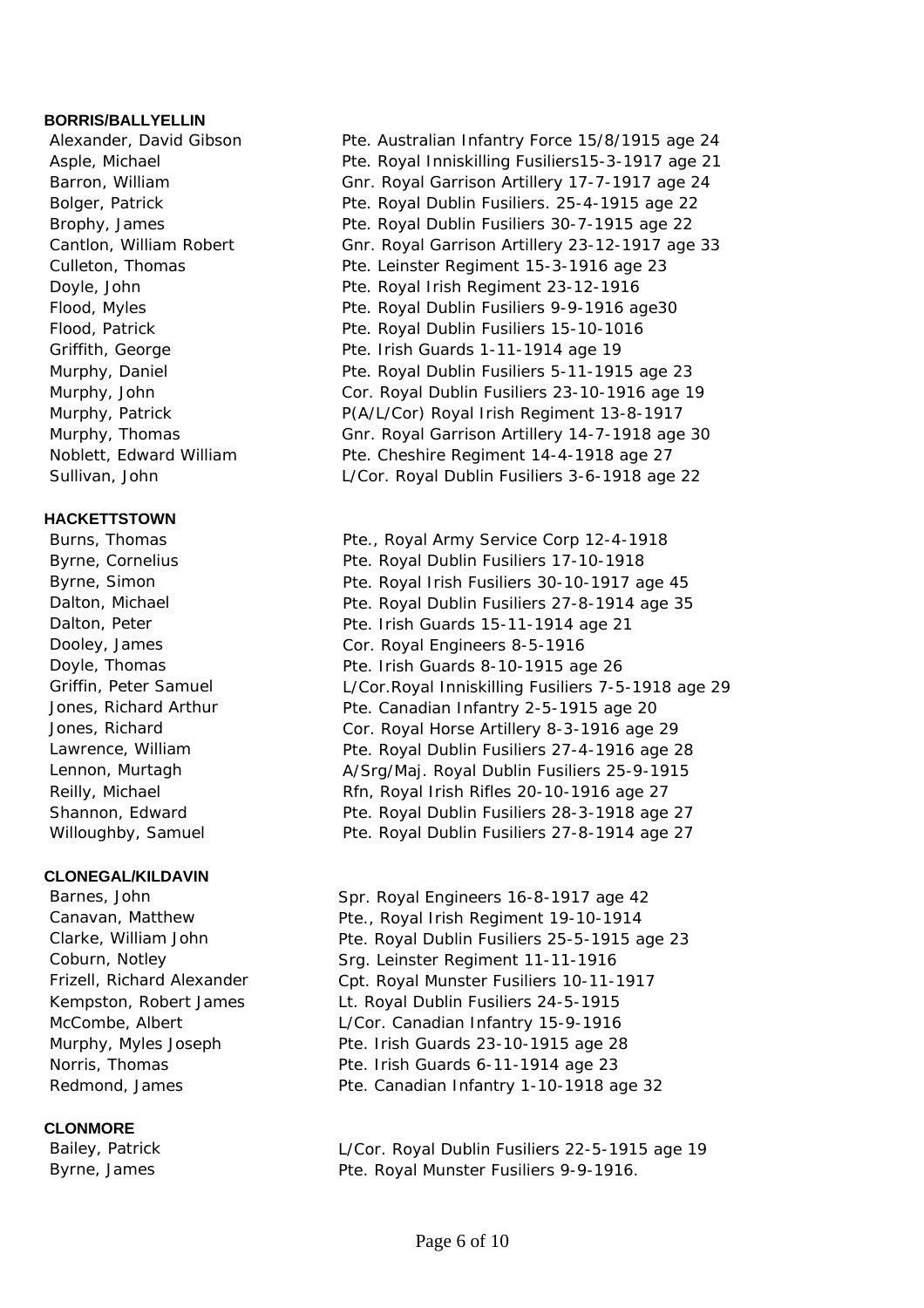### **TINRYLAND**

#### **MYSHALL**

#### **BALLON/RATHOE/AGHADE**

#### **BAGENALSTOWN/FENAGH**

- Bray, Edward **Property Controllery** Pte. Royal Irish Regiment 9-9-1916 age 34 Connors, James Pte. Royal Irish Regiment 19-7-1916 Dillon, Patrick L/Cor. Royal Munster Fusiliers 8-9-1916 age 23 Elliot, Reginald William S. Mjr. Gurka Rifles 23-11-1914 age 40 Heydon, Patrick **Pte. Royal Dublin Fusiliers 9-6-1916** Howard, William Pte. Royal Dublin Fusiliers 30-11-1917 Reilly, Patrick **Pte. Royal Dublin Fusiliers 21-3-1918** age 26 Whelan, William **Pte. Royal Dublin Fusiliers 9-3-1917**
- Byrne, Michael **Pte. Royal Dublin Fusiliers 23-10-1916** age 30 Murphy, Michael Pte. Irish Guards 27-9-1918 age 32
- Brophy, Michael Pte. Royal Irish Regiment 19-9-1914 age 39 Doran, Michael **Pte. Royal Dublin Regiment 10-1-1916** age 22 Flynn, Thomas D.C.M., M.M. Pte., Royal Munster Fusiliers 12-10-1918 age 29 Fox, John Pte. Royal Dublin Fusiliers 8-3-1916 Hall, William Charles Mir. Royal Irish Rifles 17-12-1918 Kelly, James Pte. Royal Munster Fusiliers 23-12-1916 Lecky, John Rupert F. Cpt. City of London 28-9-1915 age 30 Lecky-Pike, Robert Maxwell Cpt. Royal Flying Corp 9-8-1915 age 29 Nolan, Edmund W. Pte. Royal Dublin Fusiliers 2-3-1917 Nolan, Patrick Pte. Royal Munster Fusiliers 21-8-1915 age 20 O'Keeffe, Thomas L/Cor Royal Dublin Fusiliers 5-7-1915 Pender, Michael **Drv. Royal Engineers 12-2-1916** age 21 Reddy, Patrick Gnr. Royal Garrison Artillery 27-7-1916 age 33 Whelan, Thomas **Pte., Royal Inniskilling Fusiliers 27-8-1914** age 39 Whelan, William **Pte. Royal Dublin Fusiliers 27-8-1914** age 24

Bolton, Henry **Pte. Royal Irish Regiment 13-11-1918**  Brophy, Michael Gnr. Royal Field Artillery 27-9-1916 Brown, Brian Stewart Pte., Rifle Brigade 5-4-1918 age 21 Byrne, Edward Pte., East Lancashire Regiment 1-7-1916 Byrne, Thomas **Pte. Royal Dublin Fusiliers 13-3-1916**  Clarke, Robert William Gnr. Royal Field Artillery 6-4-1918 Coogan, Hugh Pte. Royal Dublin Fusiliers 6-7-1916 age 18 Coogan, Thomas **Pte., Royal Inniskilling Fusiliers 23-4-1917** age 21 Cullen, John L/Cor. Royal Irish Regiment 3-5-1915 age 25 Culleton, Thomas L/Cor. Royal Irish Regiment 30-12-1917 Davis, Michael **Pte. Royal Irish Regiment 14-3-1915 age 29** Dennis, Cecil Pte. Army Cyclist Corp 21-4-1918 Dillon, Thomas Gnr. Royal Garrison Artillery 1-5-1918 Dowling, Christopher Pte. Leinster Regiment 5-5-1915 age 24 Doyle, Edward Cor. Royal Dublin Fusiliers 28-9-1918 age 21 Doyle, James Pte. Royal Dublin Fusiliers 30-11-1917 Doyle, Joseph Pte. Royal Dublin Fusiliers 9-9-1916 Doyle, Matthew Pte. Royal Dublin Fusiliers 24-5-1915 Doyle, Patrick **Pre. Royal Irish Regiment 12-8-1917**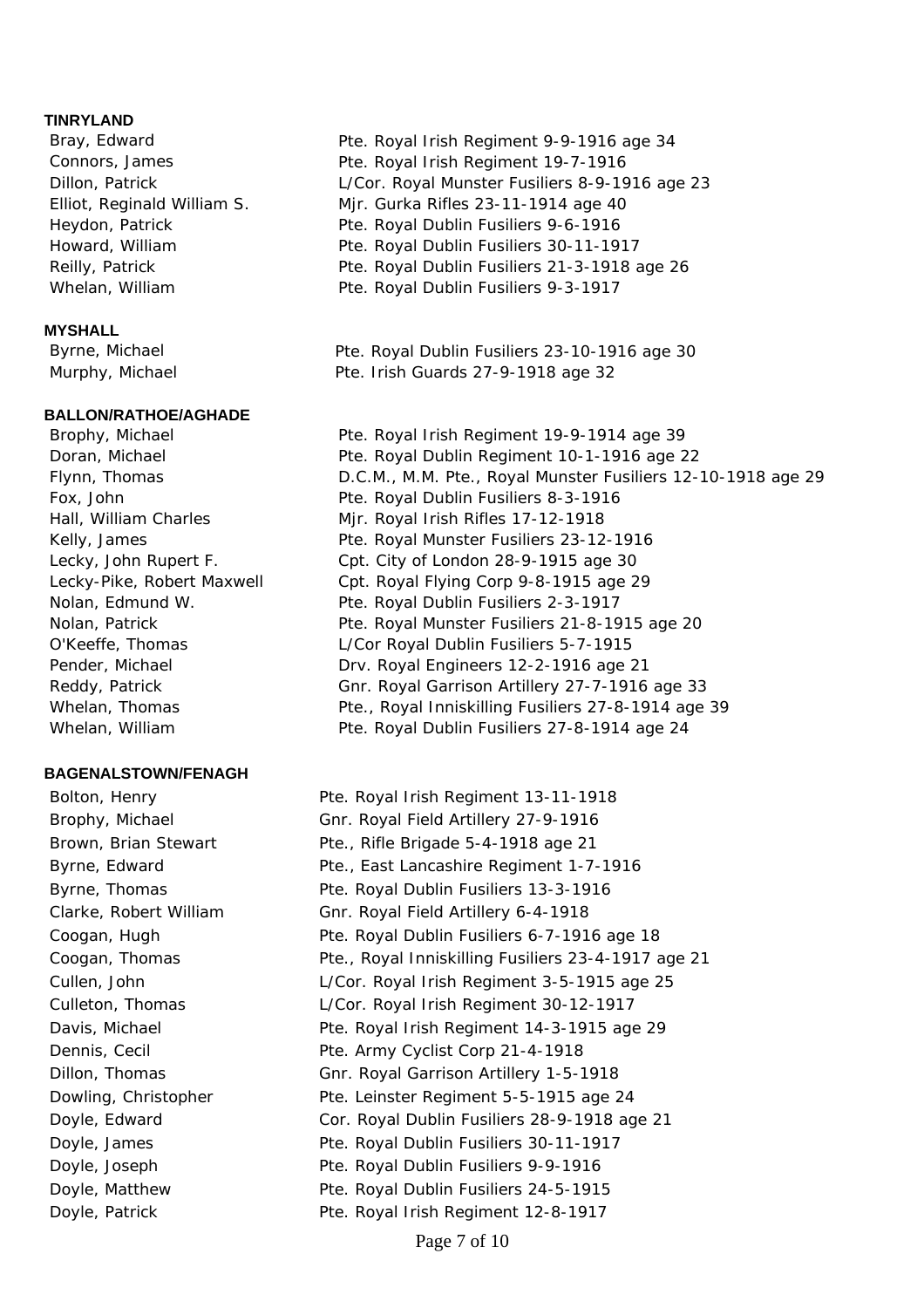Hobson, Elizabeth M**<sup>2</sup>** Civilian 10-10-1918 Joyce, Michael Pte. Irish Guards 13-9-1916 Mangan, Francis Spr. Royal Engineers 16-9-1915 O'Brien, Daniel Pte. Labour Corps 28-4-1918 Stapleton, James Pte. Royal Irish Rifles 1-7-1916

Doyle, Thomas **Pte. Royal Irish Regiment 28-9-1918**  Elmes, King Cpt. Royal Army Medical Corp 28-9-1918 age 25 Fenlon, Patrick **Pre. Royal Irish Regiment 21-3-1918** Fryer, Charles George **Pre. Australian Infantry Force 4-5-1917** age 27 Gaussen, William David**<sup>1</sup>** Cpt. Highland Light Infantry 17-5-1915 age 39 Hobson, Nathaniel James F.**<sup>2</sup>** Lt. King's Liverpool Regiment 10-10-1918 Hobson, Richard**<sup>2</sup>** Child 10-10-1918 (R.M.S. Leinster sank) Hore, William Pte. Royal Dublin Fusiliers 4-11-1920 age 32 Hughes, Edward **Pte. Royal Irish Regiment 11-4-1915 age 21**  Hughes, James L/C Royal Irish Regiment 29-8-1916 Hughes, John Pte. Royal Dublin Fusiliers 28-10-1916 Jacob, James Pte. Royal Irish Regiment 13-2-1915 Jones, William Rfn. Rifle Brigade 28-3-1918 age 26 Joyce, John Pte. Royal Inniskilling Fusiliers 2-4-1915 Kearney, Edward Pte. Royal Irish Regiment 10-9-1917 Kennedy, Thomas **Pte. Royal Dublin Fusiliers 4-1-1916** Kidd, Sydney George **Boy 1st/C Royal Navy 13-10-1915** age 17 Leekes, Joseph Pte. Royal Irish Regiment 10-5-1915 age 24 McCormack, Michael Pte. Royal Dublin Fusiliers 5-7-1916 McCormack, Pierce Pte. Irish Guards 8-5-1915 age 23 McLoughlin, Charles Rfn. King's Royal Rifle Corp 10-8-1916 age 30 Moore, William Pte. Royal Irish Regiment 21-11-1916 age 23 Murphy, Edward Pte., Cheshire Regiment 26-10-1916 Murphy, James **Pte. Royal Inniskilling fusiliers 1-11-1914** age 42 Murphy, James **Pte. Royal Irish Regiment 19-10-1914** Murphy, James **Pte. Royal Irish Regiment 24-5-1915** age 50 Murphy, Richard Victor A/Srg. Royal Dublin Fusiliers 29-3-1918 age 32 Nolan, Edward Pte. Royal Dublin Fusiliers 18-10-1918 age 33 Nolan, James **Pte. Royal Irish Regiment 21-3-1918**  Nolan, Patrick Pte. Irish Guards 2-7-1916 age 22 O'Brien, William Rfn. City of London (Post Office Rifles) 30-10-1917 age 19 O'Connell, Robert Srg. Royal Dublin Fusiliers 25-4-1915 Pack-Beresford, Charles George**<sup>1</sup>** Mjr. West Kent Regiment 10-9-1914 age 45 Phelan, Patrick Pte. Leinster Regiment 27-3-1918 age 22 Power, Joseph Rfn. City of London (Post Office Rifles) 21-5-1916 Reilly, Michael SH/S Household Cavalry and Cavalry of the line 29-6-1916 Ryan, Peter Joseph Pte. Australian Infantry Force 1-10-1918 age 32 Salter, Peter **Pte. Irish Guards 1-11-1914** age 23 Scanlon, Frederick L/Cor. Royal Irish Rifles 23-11-1917 age 28 Stewart, Alaistair Duncan Pte. Royal Dublin Fusiliers 4-10-1917 age 38 Tuite, Patrick **Public Pte. Royal Dublin Fusiliers 15-7-1917** Walsh, William **Pte. Royal Irish Regiment 24-5-1915** Wilson, Patrick Joseph Pte. Manchester Regiment 30-7-1916 age 18 Wilson, William Edward Pte. Royal Irish Regiment 30-11-1917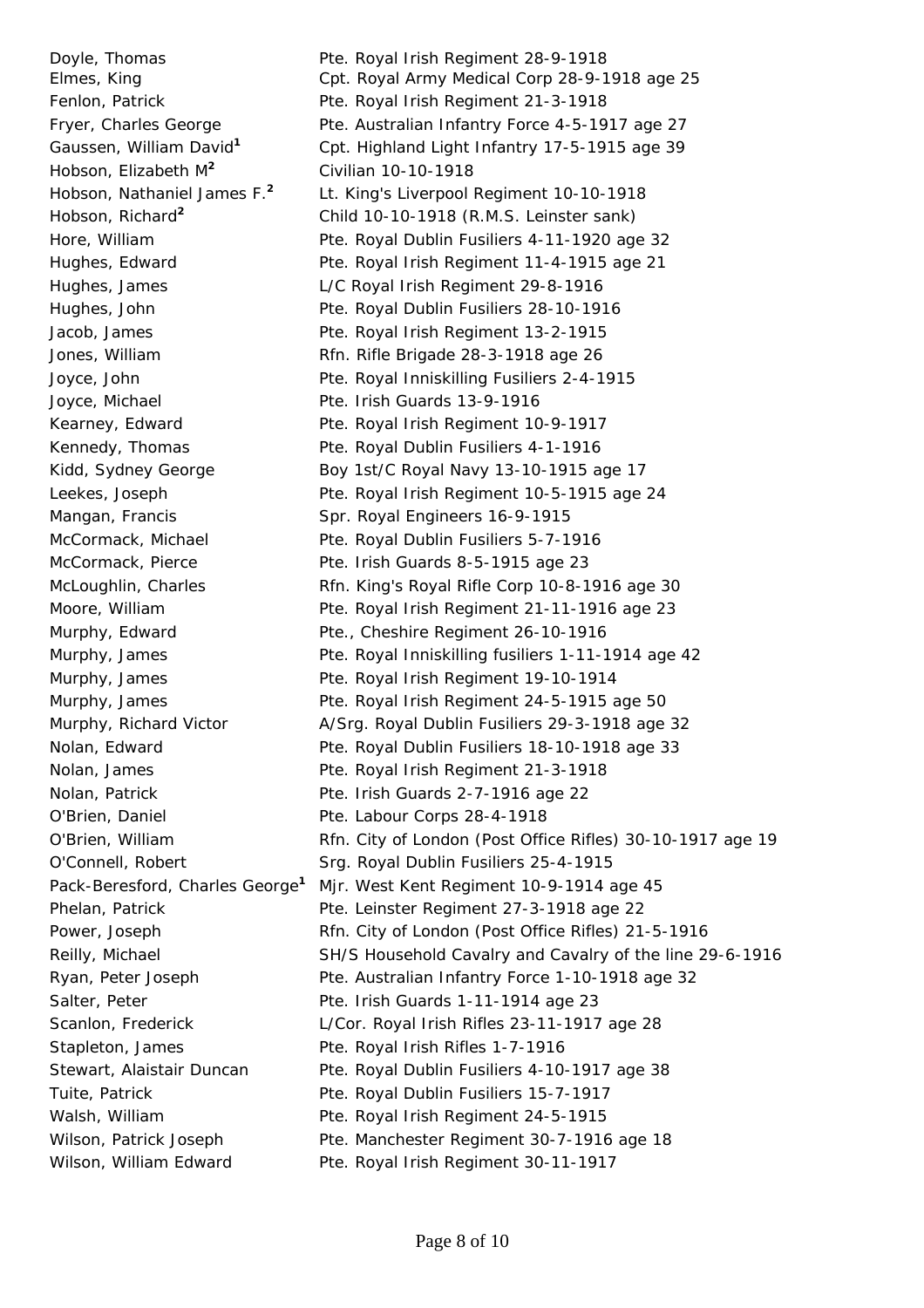### **ST. MULLINS**

#### **PALATINE/URGLIN**

### **TINNEHINCH**

#### **LEIGHLINBRIDGE/OLD LEIGHLIN**

Doyle, John Fireman ANIA 7-5-1915 age 35 Howlin, James Pte. Royal Irish Regiment 25-12-1915 age 24 Ryan, Michael Pte. Australian Infantry Force 27-3-1918 age 24

Ashmore, Luke Pte. Irish Guards 3-9-1915 age 26 Byrne, James Pte. Australian Infantry Force 27-4-1915 Ivers, Walter Robert Pte. Durham Light Infantry 9-4-1917 Walsh, William Arthur **B**mbd Royal Garrison Artillery 28-12-1916 age 34

Bolger, Pierce **Pre. Pre. Machine Gun Corps 12-12-1916** Geoghegan, Martin Pte. Royal Irish Regiment 5-8-1917 age 24

 Atkinson, William Pte. Australian Infantry Force 27-4-1918 age 24 Brennan, James Pte. Machine Gun Corp 9-4-1917 Brophy, Daniel **Pre. Machine Gun Corp 4-11-1918 age 26**  Carroll, Patrick Pte. Royal Dublin Fusiliers 9-10-1918 age 19 Clarke, Thomas Pte. Labour Corp 14-3-1918 age 52 Clarke, Thomas Pte. Royal Dublin Fusiliers 15-1-1915 age 22 Conoran, William Pte. Royal Dublin Fusiliers 10-10-1918 age 31 Costigan, William Pte. Royal Irish Regiment 3-9-1916 age 23 Daly, John Pte. Royal Dublin Fusiliers 6-9-1916 age 40 Delaney, John Pte. Royal Dublin Fusiliers 1914 age 41 Delaney, Thomas **Pte. Royal Dublin Fusiliers 16-11-1925** age 27 Delaney, William Pte. Connaught Rangers29-11-1920 age 44 Dermody, Thomas L/Cor Royal Dublin Fusiliers 24-5-1915 age 21 Donohue, James Pte. Royal Dublin Fusiliers 26-4-1916 age 29 Doyle, Philip M.M., Srg Royal Dublin Fusiliers 4-9-1918 age 28 Farrell, Patrick **Pte. Connaught Rangers 1920**  Fitzgerald, James Pte. Royal Dublin Fusiliers 6-1-1915 Flynn, Thomas Pte. Royal Dublin Fusiliers 15-6-1915 age 19 Foley, Michael Alphonsus Lt. Leinster Regiment 25-4-1919 age 25 Forbes, Arthur Walter D.S.O., Lt. Royal Navy 2-3-1919 age 25 Fraser, Peter **Pre. Australian Infantry Force 19-11-1916** age 24 Galway, Edward L/Cor Royal Irish Rifles 24-10-1914 age 26 Grimes, William L/Cor Connaught Rangers 21-8-1915 age 19 Hawe, Michael Srg. Irish Guards 27-11-1917 age 20 Hawe, Robert **Pte. Royal Dublin Fusiliers 31-8-1914** age 27 Hogan, Michael M.M., Rfn King's Royal Rifle Corp 3-5-1917 age 27 Hogan, Patrick Pte Royal Munster Fusiliers 31-10-1918 age 23 Hogan, William Trp. Household Cavalry and Cavalry of the Line 22-12-1917 age 28 Jeffares, Richard Thorpe Cpt. Royal Irish Rifles 6-10-1917 age 27 Kane, P. J. Pte. Canadian Infantry 9-5-1916 Kavanagh, Thomas L/Cor Royal Dublin Fusiliers 18-5-1918 age 25 Kehoe, Nicholas **Pte Irish Guards 6-3-1918** age 33 Kelly, Thomas **Gnr Royal Garrison Artillery 5-1-1917** age 33 Lacy, James L/Cor Royal Irish Regiment 9-9-1916 LaTouche, Averell Digges**<sup>1</sup>** Lt. Royal Irish Rifles 25-9-1915 age 30 Lawlor, Lawrence The Leinster Regiment 9-6-1917 Lynch, James Pte. Royal Irish Regiment 23-5-1918

Page 9 of 10